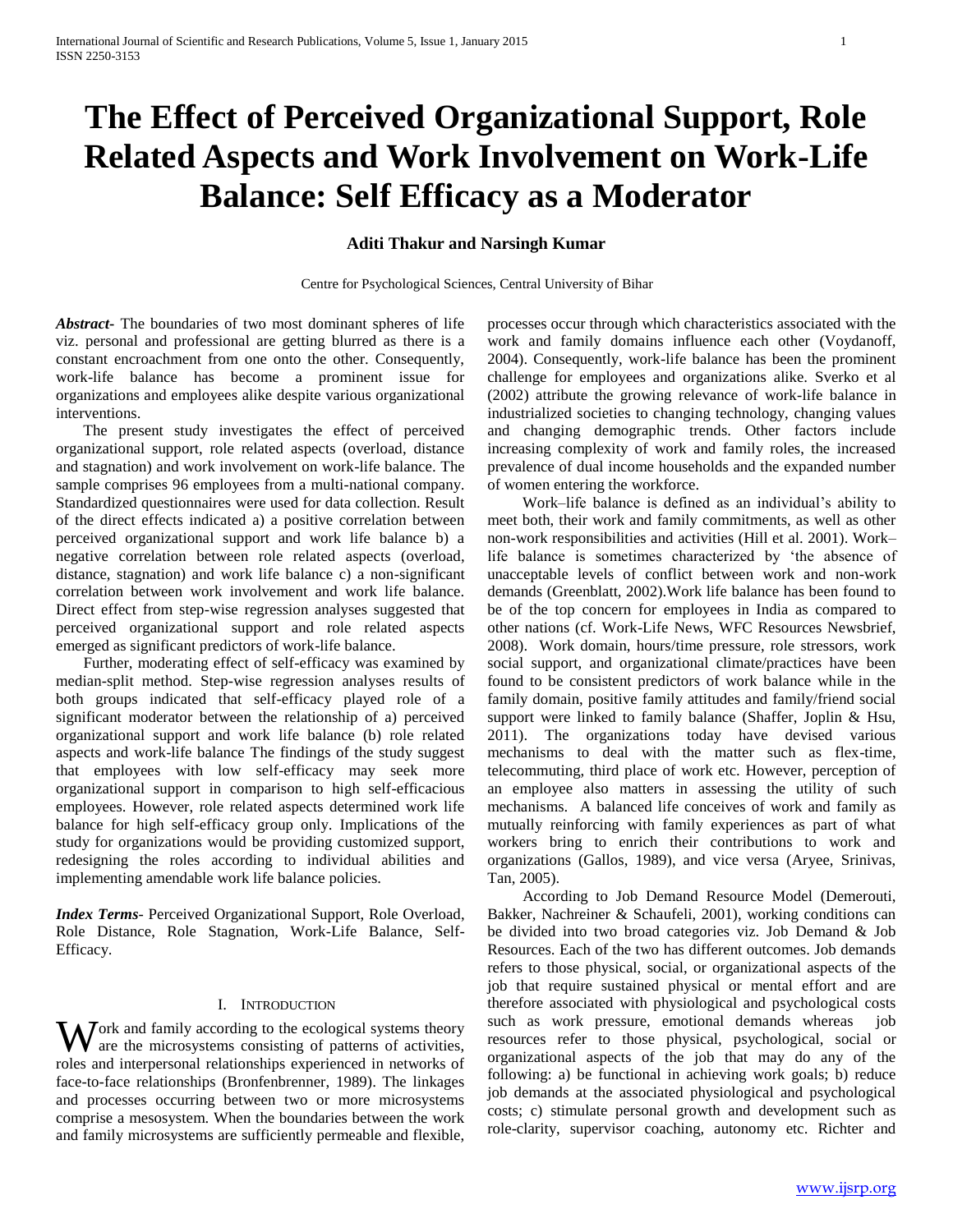Hacker (1998) distinguished resources into two categories namely a) external resources such as organizational and social b) internal resources such as cognitive features and action patterns. Internal resources lack general agreement regarding which resource is considered stable across situations and which can be changed by adequate job design and hence is not included in the study. Organizational resources (external resource) include job control, participation in decision making, task variety etc. Social resource refers to support from colleagues, family and peer group (Richter and Hacker, 1998).

 Shaffer et al. (2011) proposed universal model to study work-family interface based on Job Demand-Resource (JD-R) model due to two reasons: 1) JD-R provides for an integration of both work–family conflict and work–family facilitation. According to the JD-R, strain (i.e. conflict) and motivational (i.e. facilitation) processes are separate yet interrelated, with demands contributing directly to strain and resources contributing directly to motivation. Demands and resources are also conceptualized as interactive influences on both strain and motivation. 2) JD-R is portable. It is applicable to a variety of occupations and jobs, and also in different cultural contexts.

 The current study aims to establish the role of perceived organizational support as a potential organizational resource in maintaining work-life balance and role of role related factors such as role overload, distance, stagnation as a potential demand imposed on the employee disrupting the work-life balance initiatives by the organizations using JD-R model.

 The study's contribution to literature is threefold. First, in the wake of current importance of work-life balance the organizations can design the work-life balance policies which will be helpful in generating the feeling of "being cared for by" the organization" amongst employees. Second, this study emphases the need for organizations to not only provide with organizational support but also restructure the role requirements complementing work-life balance initiatives. Third, since this study is based on the findings of India operations of an MNC, it highlights the impact of socio-cultural variable to understand work-family issues as there has been dearth of such representations in the work and family literature (Aryee, Srinivas, Tan, 2005).

# **Perceived Organizational Support and Work-life balance**

 An employee perception of support at work has become increasingly important for HRM research along with examining the HR policies (Kossek et al. 2011). Organizational support theory holds that individuals personify organizations by attributing human-like characteristics to them and that they develop positive social exchanges with organizations that are supportive (Eisenberger, Armeli, Rexwinkel, Lynch, & Rhoades, 2001).

 Perceived Organizational Support (POS) (Eisenberger et al., 1986) refers to employees' overall beliefs regarding the degree to which an employer values employees, cares about their wellbeing, and supports their socio-emotional needs by providing resources to assist with managing a demand or role. Research suggests that employees develop global beliefs about the extent to which their employing organization both values their contributions and cares about their well-being (Eisenberger, Huntington, Hutchison & Sowa, 1986).

Level of organizational support for employees' efforts to coordinate work and family obligations and activities is seen as a boundary-spanning resource (Resources that directly addresses how work and family connect with each other) (Voydanoff, 2004). Boundary-spanning resources may reduce work-family conflict and increase work-family facilitation through interrelated processes that enhance workers' perceived control over managing the work-family boundary and legitimize the use of work-family policies (Voydanoff, 2004). Many organizations still see them as individual not organizational concerns. Some organizations resonate the sentiment 'work is work and family is family—and basically, the two do not mix' (Bailyn et al, 1997). Organizational support counters the dominant view that suggests work must automatically take priority over family needs and activities. It legitimizes the use of available policies that gives importance to help employees meet work and family needs and thus helps in reducing strain experienced due to lack of organizational support. Examples are a work–family supportive climate (indirect support) where workers feel they do not have to sacrifice effectiveness in the family role to perform their jobs and can share work–family concerns (Kossek, Colquitt, & Noe, 2001), and perceived access to useful work–family policies (direct support) (Kossek et al. 2011).

 A key proposition of the JD–R model is that interactions between job demands and resources are important, such that certain resources (e.g., social support) can mitigate the negative psychological effects (e.g., burnout) of stress (Kossek et al. 2011). Thus organizational support can act as a resource to mitigate the demands imposed by two most dominant spheres viz. work and life. Individuals with greater access to organizational support garner additional job psychological resources (Bakker & Demorouti, 2007) that provide a stress buffer to manage strain. When individuals feel supported at work, they feel cared for by others and feel that they have access to help (Cohen & Wills, 1985; Hobfoll, 1989). As individuals perceive more support, their emotional and psychological supplies for coping with daily stressors increase and perceptual appraisals of stressors decrease (Jex, 1998).

 **Hypothesis 1:** Perceived Organizational Support would be positively related to work life balance

# **Role Related Aspects and Work-Life Balance**

Katz and Kahn (1966) defined an organization as a 'system of roles'. For the purpose of the present study, role is defined as any position one holds in an organization as defined by the expectations various significant persons, including oneself, have for that position' (Pareek, 2003). Harris et al. (2005) suggest that it is necessary to examine not only variables related to an individual, but also aspects of an organization, for example, perceived organizational support, perceived politics, organizational climate and workplace cooperation. Demands are structural or psychological claims associated with role requirements, expectations, and norms to which individuals must respond or adapt by exerting physical or mental effort. Resources are structural or psychological assets that may be used to facilitate performance, reduce demands, or generate additional resources (Voydanoff, 2005). Greenblatt (2002) identified the three types of resources most frequently discussed in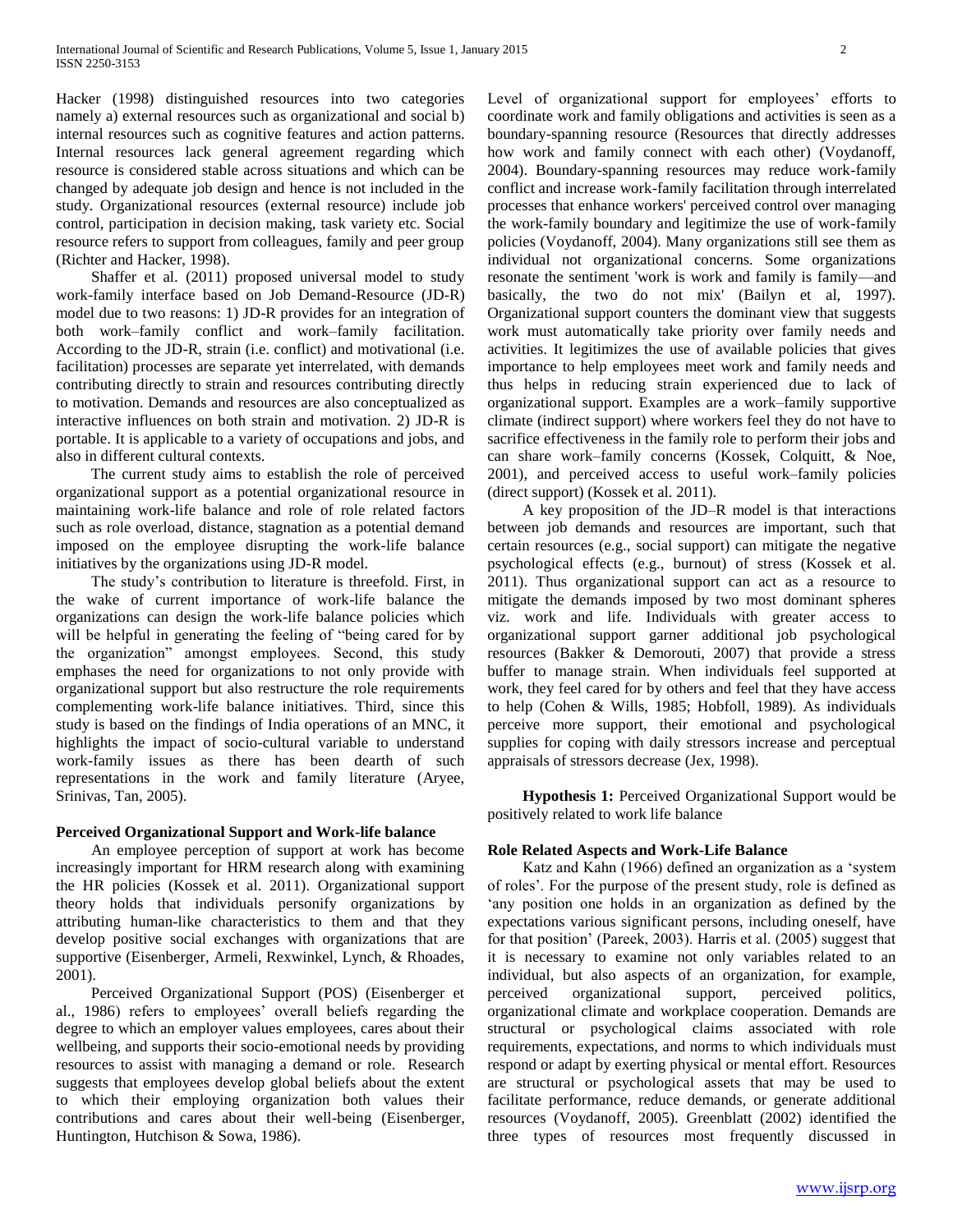deliberations on WLB as temporal, financial, and control, with a fourth, less frequently discussed group of resources necessary for WLB being personal resources, including the physical, psychological, emotional, and social resources available to an individual.

 Strain is considered a psychological reaction to a stressor and can include depression, anxiety, frustration and other physical symptoms (Beehr, 1995). Role Strain theory (Goode, 1960) proposes that individual faces a wide variety of conflicting, distracting roles. The demands each role brings along with it compete for time, physical energy and psychological resources (Goode, 1960; Mathis & Brown, 2008) of an individual. Thus, due to improper distribution of resources among multiple roles, individuals face strain for the finite resources they have. Also, resource drain approach (Edwards & Rothbard, 2000) refers to the transfer of finite personal resources, such as time, attention, and energy, from one domain to another (Eckenrode & Gore, 1990; Piotrkowski, 1979; Small & Riley, 1990; Staines, 1980; Tenbrunsel, Brett, Maoz, Stroh, & Reilly, 1995). A negative direct relationship exists between work and family resources i.e. if resources allocated to one sphere are more, the resources available to the other will be reduced (Edwards & Rothbard, 2000). However, the decisions made regarding resource allocation are dependent on the person and therefore intentional (Edward & Rothbard, 2000). Sometimes, such decisions are unintentional e.g. evening shift work makes it physically impossible for an individual to physically spend time with children during their normal working hours (Burke & McKeen, 1993; Shamir, 1983).

 Role overload refers to too many expectations from significant roles in the 'role set' in quantitative and qualitative terms (Pareek, 1983). Role overload describes a perception of having too many things to do and not enough time to do them (Caplan, Cobb, French, Harrison, & Pinneau, 1975). Role overload is negatively related to work-life balance. Role overload leads to a psychological preoccupation with uncompleted tasks even while one is responding to the demands of other roles (Greenhaus & Beutell, 1985; Aryee, Srinivas & Tan, 2005). Furthermore, role overload may cause exhaustion or fatigue, which may negatively influence one's motivation to respond to the demands of other domains. Role overload undermines an individual's ability to integrate his or her work and family roles. This is because the fatigue and role-related dissatisfaction that role overload precipitates will spill over from work (family) to family (work), thereby preventing an individual from enjoying his or her participation in that role (Aryee, Srinivas & Tan, 2005).

 Role distance refers to the stress arising out of a mismatch between the person's self-concept and his/her role (Pareek, 1983) Role stagnation refers to feeling of being stuck in the same role with no opportunity for the furthering or progress of one's career (Sharma, 2007). Role Stagnation arises when there are difficulties in taking over the new role responsibilities due to lack of preparedness. The role occupant keeps on stagnating in the old one, which is secure, familiar and comfortable (Pareek, 1983).

Organizations hardly own the responsibility of role related factors such as role overload, role stagnation and role distance etc causing burnout (Sharma, 2005), fatigue, stress etc as they have the tendency to locate the problem of burnout in the individual and overlook the role of the organization. JD-R model also suggests that job demand might act as a stressor as it might require higher effort from which an employee might fail to recover adequately (Demerouti & Bakker, 2011)

 Hence a negative direct relationship between might exist between role related factors and work-life balance

 **Hypothesis 2:** Role related factors such as Role Overload, Distance & Stagnation would be negatively related to Work Life Balance.

### **Work Involvement and Work-Life Balance**

 Work involvement refers to the extent to which an individual is generally interested in, identifies with, and is preoccupied with one's work in comparison to other aspects of one's life (Kanungo, 1982). Involvement with work in general or the centrality of work in one's life is a normative belief about the value of work in one's life, and it is more a function of one's past cultural conditioning or socialization (Kanungo, 1982). It reflects the significance individuals attach to having and performing work (Elloy and Terpening, 1992). Therefore, work involvement constitutes an important motivational variable that is of interest to organizations, especially in the new economy, which imposes the need for full mobilization of the human resources (Gore, 2001; Bozionelos, 2004). Greenhaus and Parasuraman (1999) argued that involvement in a role provides an opportunity to learn new skills that could be used in another role. Furthermore, individuals who are involved in a role (family) may be able to obtain support from members of that role set that will facilitate the integration of the focal role with that individual's other role (work) (Aryee, Srinivas & Tan, 2005). Work involvement, according to JD-R model, can act as a potential resource having motivational potential to have a high work engagement, low level of cynicism and excellent performance (Demerouti & Bakker, 2011). Work involvement will therefore motivate individuals to acquire the necessary resources, such as skills and support that will enhance not only work role performance but also family role performance.

 **Hypothesis 3:** Work involvement would be positively related to work-life balance

### **Self Efficacy as a moderator**

 Given that workers may be unable to avoid the challenges involved in their work and life roles, this research draws on the findings of previous studies to examine how the consequences of this conflict may be lessened. A key factor that may mitigate the impact of conflict experienced by employees is their sense of self-efficacy, or the worker's feeling of effectiveness in her work role. Empirical research lends support to the positive effects of self-efficacy on workers

 Self efficacy is defined as people's judgement of their capabilities to organize and execute courses of action required to attain designated types of performance (Bandura, 1986).

 General Self-Efficacy (GSE) is the belief in one's competence to tackle novel tasks and to cope with adversity in a broad range of stressful or challenging encounters, as opposed to specific self-efficacy, which is constrained to a particular task at hand(Schwarzer et al, 1995). GSE aims at a broad and stable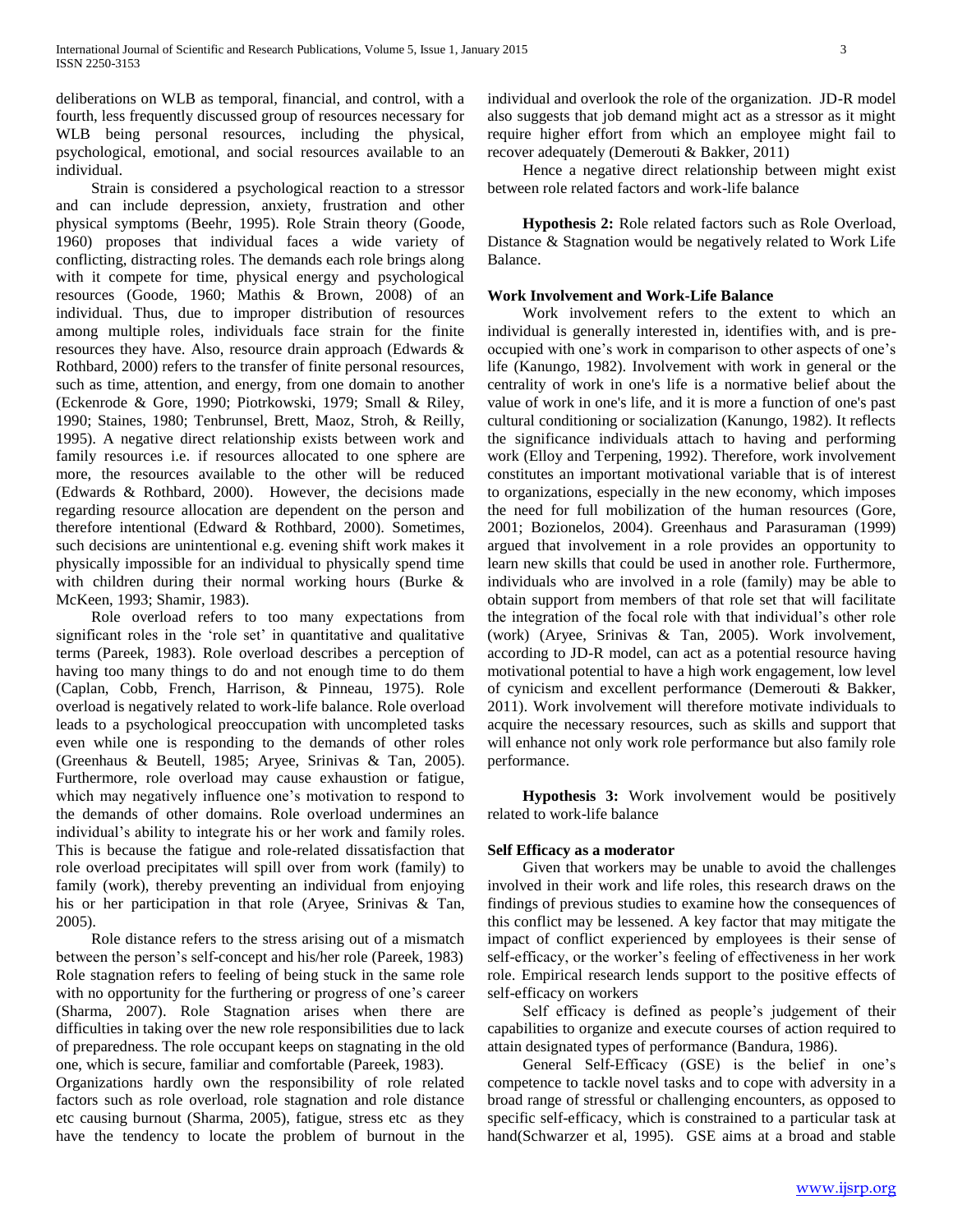sense of personal competence to deal effectively with a variety of stressful situations. It might reflect a generalization across various domains of functioning in which people judge how efficacious they are (Luszczynska, Gutierrez-Dona & Schwarzer, 2005).

 Demerouti & Bakker (2011) based on JD-R model suggested that employees may be particularly at risk for burnout if confronted with high job demands and low job resources and if their personal resources such as self-efficacy are low. In addition, employees may be particularly engaged in their work and flourish if job demands and job resources are high, and if their personal resources such as self-efficacy are high.

 **Hypothesis 4:** Self efficacy will moderate the relationship between perceived organizational support and work-life balance such that the positive relationship between perceived organizational support and WLB will be strong for employees with high self efficacy.

 **Hypothesis 5:** Self efficacy will moderate the relationship between role related factors and WLB such that negative relationship between role-related factors and WLB will be strong for employees with high self efficacy.

 **Hypothesis 6:** Self efficacy will moderate the relationship between work involvement and work-life balance such that the positive relationship between work involvement and WLB will be strong for employees with high self efficacy



**Figure 1: A proposed model of Factors affecting Work-Life Balance**

# **Method**

*Sample and procedure*

 The data was collected from India operations of a leading MNC belonging to a manufacturing industry. Out of 150 questionnaires distributed, 104 employees completed the questionnaire making the response rate to be 69.3%. From the total of 104 questionnaires obtained, 96 ( $N = 96$ ) where taken for the purpose of analysis. An exclusion criterion was kept as 10% missing data/unanswered questions from the total of 85 questions. The sample was 77% male, with an average age of 33 years and an average organizational tenure of 7 years. Total work experience that employees had was around 10 years on an average. With respect to marriage 57% were married. 65% of the employees were permanent employees of the organization. In terms of educational qualification, 43% had obtained graduation degree, 35% had post-graduation and 22% had a polytechnic or technical college diploma.

 Attached to each questionnaire was a cover letter that contained researcher's brief introduction and explained the objective of the survey, assured respondents of the confidentiality of their responses, and informed them of the voluntary nature of participation in the survey. The survey instrument was in English because it is an official language and widely used in the Indian economy. Two weeks after the distribution of the questionnaires, a reminder was sent to respondents. Completed questionnaires were returned to a designated box in the human resource department.

#### *Measures*

 Perceived Organizational Support Scale (Eisenberger, Huntington, Hutchison & Sowa, 1986)

 An eight-item version was used to measure perceived organizational support. Response options ranged from 0 (Strongly Disagree) to 6 (Strongly Agree). The items used were the same as those as used in Shanock and Eisenberger (2006). Sample items are "The organization values my contribution to its well-being", "The organization takes pride in my accomplishments at work". Respondents indicated the frequency with which they had experienced each of the items. Cronbach Alpha of scale is 0.88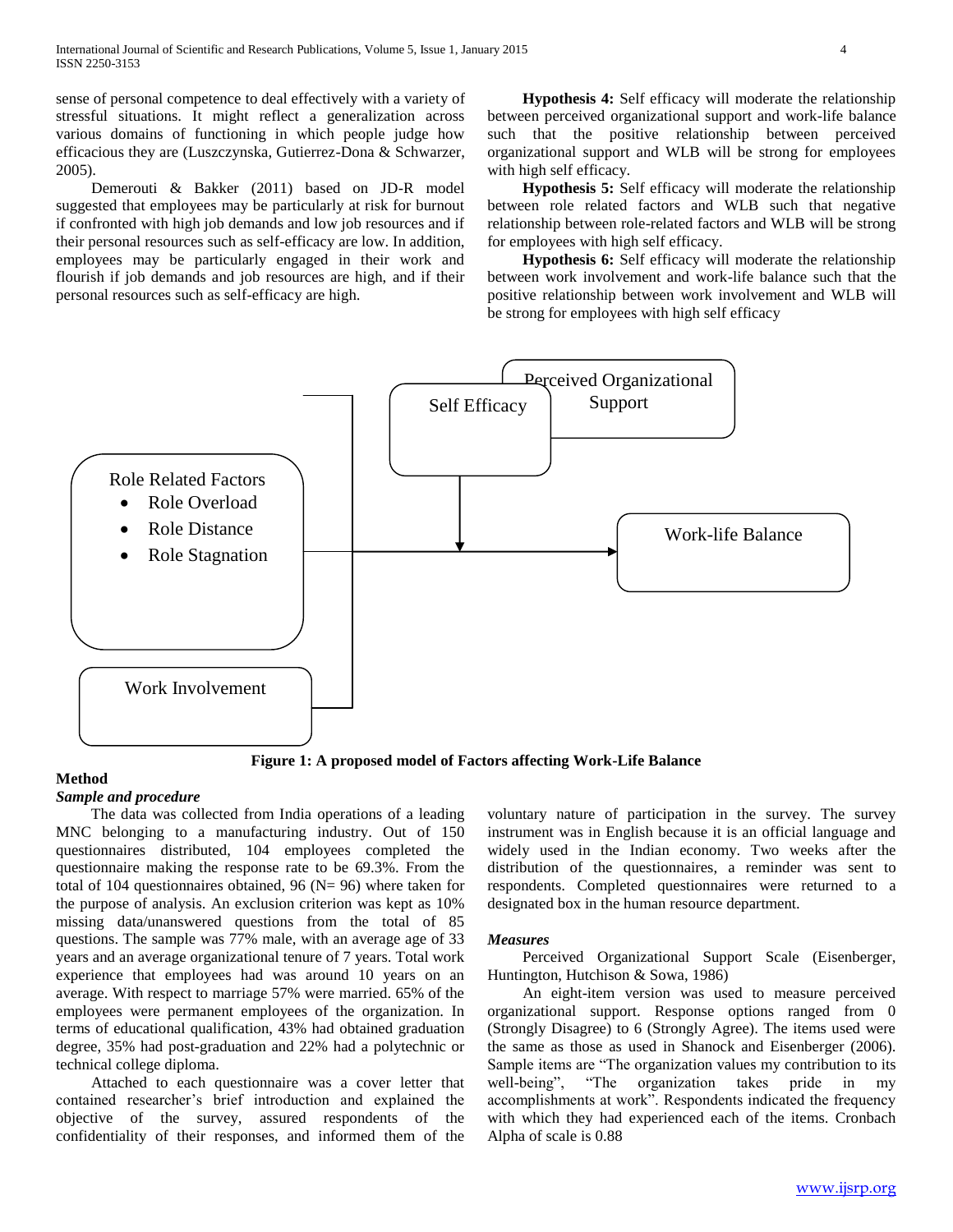# RODS Scale (Pareek and Purohit, 2010)

 Role related Aspects: Role Overload, Distance and Stagnation were measured using a 30 item scale of Pareek and Purohit (2010). The scale has 30 items; 10 for each of the 3 role stresses Response options ranged from 1 (Not at all true) to 5 (Very true). Sample items are "My self-image matches the image of my organizational role", "I have such a wide range of thing to do that I find it difficult to cope with them", "I hardly learn anything in my role". Cronbach Alpha of the scale is  $0.77$ Work Involvement Scale (Kanungo, 1982)

 A six-item scale was used to measure work involvement. Response options ranged from 1 (Strongly Disagree) to 5 (Strongly Agree). Sample Items are "The most important things that happen in life involve work", "Work should be considered central to life". Cronbach Alpha of the scale is 0.81.

General Self-efficacy Scale (Schwarzer & Jerusalem, 1995)

 A ten-item scale was used to measure self-efficacy. Response options ranged from 1 (Not at all true) to 4 (Exactly true). Sample items are "I am confident that I could deal efficiently with unexpected events", "When I am confronted with a problem, I can usually find several solutions". Cronbach Alpha of the scale is 0.80

#### Work Life Balance Scale (Gallop, 2003)

 A thirty-six item scale was used to work life balance. Responses options ranged from 0 (Not true) to 4 (Definitely true). Sample items are "I do not find enough time to spend with my family and friends", "I do not do overtime to complete my work". Cronbach Alpha of the scale is 0.72

# II. DATA ANALYSIS

 Analysis of the data gathered was done using SPSS Version 20. The data was fed into the format. The hypotheses were tested using descriptive statistics (mean, standard deviation), correlation. After establishing causal relationship, step-wise regression analysis was done for the variables having significant correlation.

#### III. RESULTS

 Table 1 shows the means, standard deviations, correlations of all studied variables.

 Table 1: Means, Standard Deviations and Correlations between variables Perceived Organizational Support (POS), Role Related Aspects (RODS), Work Involvement (WI) and Work Life Balance (WLB)

| <b>Variables</b> | <b>POS</b> |             | WI    | WLB   |
|------------------|------------|-------------|-------|-------|
|                  |            | <b>RODS</b> |       |       |
| <b>POS</b>       |            |             |       |       |
| <b>RODS</b>      | $-.37**$   |             |       |       |
| WI               | .18        | .14         |       |       |
| <b>WLB</b>       | $.61**$    | $-48**$     | .13   |       |
|                  |            |             |       |       |
| Mean             | 30.08      | 69.50       | 20.57 | 94.60 |
| SD               | 7.37       | 12.19       | 3.65  | 19.06 |

\*\*p  $< .01$ 

 From Table 1 it can be seen that there exists a positive correlation ( $r = .61$ ,  $p < .01$ ) between Perceived Organizational Support (POS) and Work Life Balance (WLB). Further, direct effect from step-wise regression analysis (Table 2) suggests that POS is a significant predictor ( $\beta$  = .50, p < .01) of WLB. Thus, Hypothesis 1 which stated that POS will be positively related to WLB is accepted.

 Hypothesis 2 stated that Role related factors such as Role Overload, Distance & Stagnation (RODS) will be negatively related to WLB. Table 1 shows the negative correlation  $(r = -.48, ...)$  $p < .01$ ) between RODS and WLB. Also, results of step-wise regression analysis (Table 2) confirms that RODS will predict (β  $=$  -.30,  $p < .01$ ) WLB. Hence, Hypothesis 2 is accepted.

 The relationship between Work Involvement (WI) and WLB is positive but non-significant ( $r = .13$ ,  $p < .20$ ) as shown in Table 1. Step-wise regression analysis was not carried out. Thus, Hypothesis 3 which states, Work Involvement (WI) will be positively related to Work Life Balance, is rejected. And Hypothesis 6 which states that WI will predict WLB is also rejected

 Table 2: Regression analysis with Independent Variables (IVs) -Perceived Organizational Support (POS), Role Related Aspects (RODS) as a predictor of Dependent Variable (DV) - Work Life Balance (WLB)

| <b>Dependent Variable Predictors</b> |             |     |      |            |
|--------------------------------------|-------------|-----|------|------------|
| WI R                                 | <b>POS</b>  | .50 | 5.97 | $($ $)($   |
|                                      | <b>RODS</b> |     |      | $\Omega$ 1 |
|                                      |             | -30 | 3.56 |            |
|                                      |             |     |      |            |

 Table 3: Regression analysis with Independent Variables (IVs) -Perceived Organizational Support (POS), Role Related Aspects (RODS) as a predictor of Dependent Variable (DV) - Work Life Balance (WLB) when Self-efficacy is a moderator

| <b>Dependent Variable Predictors</b> |                           |            | Т            | р          |
|--------------------------------------|---------------------------|------------|--------------|------------|
|                                      | High Self-efficacy        |            |              |            |
| WLB                                  | <b>POS</b><br><b>RODS</b> | .49<br>.34 | 3.97<br>2.79 | .00<br>.01 |
|                                      | Low Self-efficacy         |            |              |            |
| WLB                                  | <b>POS</b>                | .63        | 4.83         | .00        |
|                                      |                           |            |              |            |

 Moderating effect of self efficacy was examined by median-split method. Two groups formed based on median value were: High self efficacy group and Low self efficacy group. Step-wise regression analyses results (Table 3) of both groups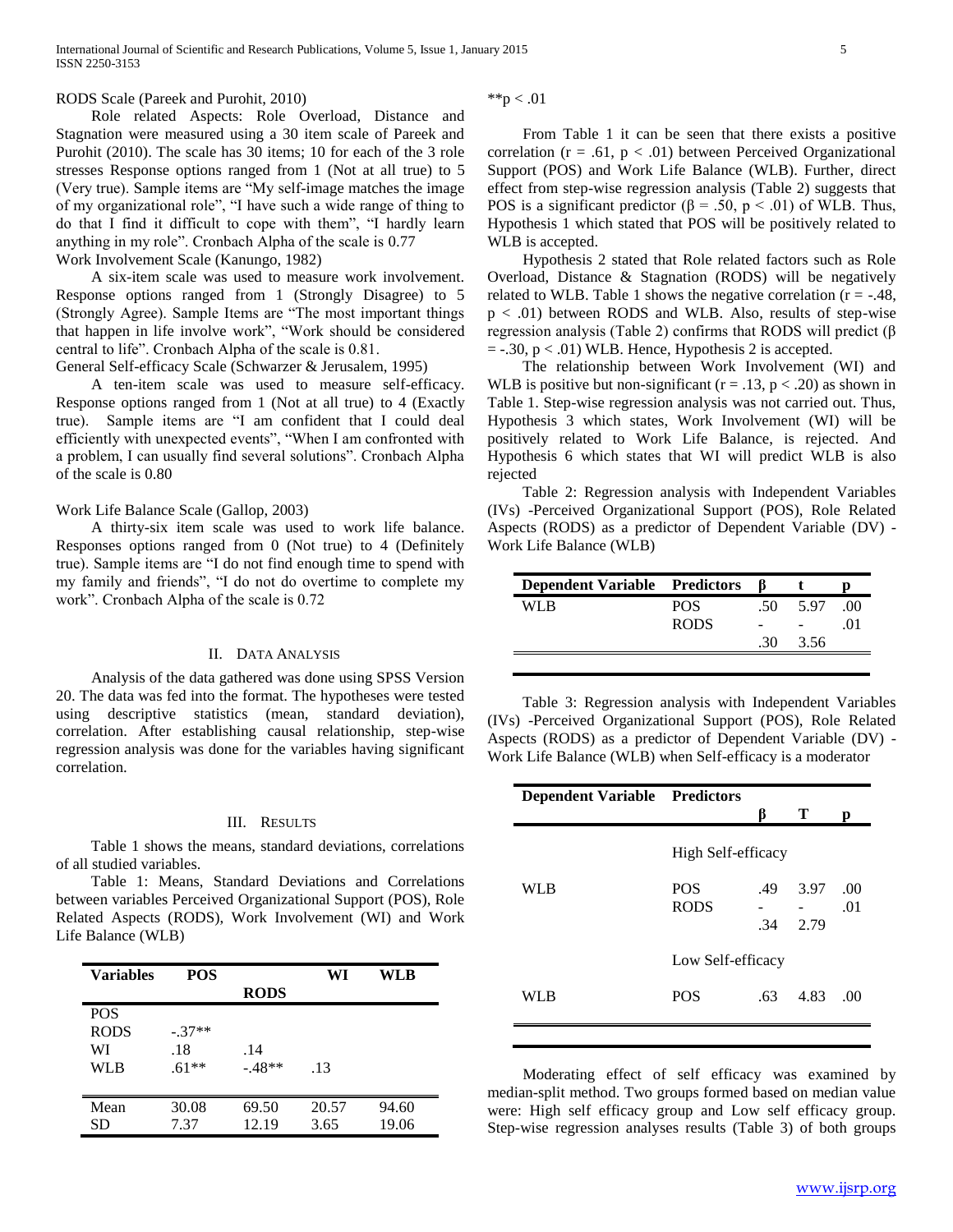indicated that self-efficacy played role of a significant moderator between the relationship of a) perceived organizational support and work life balance [(high self-efficacy group,  $\beta$  = .49, p < .01); ( low self- efficacy group,  $\beta = .63$ ,  $p < .01$  )] b) role related aspects and work-life balance [(high self-efficacy group only,  $β =$  $-34$ ,  $p < .01$ ). Thus Hypothesis 4 which states Self efficacy will moderate the relationship between perceived organizational support and work-life balance such that the positive relationship between POS and WLB will be strong for employees with high self efficacy is accepted. However, Hypothesis 5 which states Self efficacy will moderate the relationship between Role related factors (RODS) and WLB such that negative relationship between role-related factors and WLB will be strong for employees with high self efficacy is partially accepted as stepwise regression analysis didn't predict the causal relationship between RODS and WLB for employees with low self efficacy.

#### IV. DISCUSSION

 The positive relationship between POS and WLB is indicative of the fact that organizations should meticulously attempt to make employees feel cared for. If employees attribute integration of their work and family roles to a demonstration of the organization's care and concern for their well-being (POS), then they will feel an obligation to reciprocate with commitment to the organization (Aryee, Tan, & Debrah, 2003; Rhoades & Eisenberger, 2002). POS and its underlying principle of reciprocity have been noted to influence work outcomes across cultures (Aryee et al., 2003; Yoon & Thye, 2002).

 Role related factors (Role Overload, Distance, Stagnation) have a negative impact on Work-Life balance as found in earlier studies (Sharma, 2002). Role overload and Distance are critical determinants of burn-out and lowered performance. The organisations should make an effort not to overload executives with work as it would, in the long run, boomerang and will adversely affect not only the individual executive but also the organisational productivity. (Sharma, 2002) Also, the findings signify the importance of minimizing the gap between what executives like to do and what they are expected to do. The role related difficulties in maintaining Work-Life Balance can be reduced through proper planning, job allocation, delegation, decentralisation/ automation etc.

 Work involvement reflects values and attitudes. Values are predominantly the product of cultural learning (Hofstede, 1980, 1981; Schein, 1992); hence, work involvement may be more the product of culture. Non-significant correlation between WI and WLB would be due to the fact that in a collectivistic society like India, where the family role takes precedence over the work role, family involvement may lead individuals to limit involvement in the work role, resulting in work–family facilitation (Aryee, Srinivas & Tan, 2005). In this sense, accommodation (Lambert, 1990) serves as a strategy for ensuring work–family balance in India. Thus, though relationship between WI and WLB is positive, it is non-significant.

 According to theory and research (Bandura, 1995), selfefficacy makes a difference in how people feel, think, and act. In terms of feeling, a low sense of self-efficacy is associated with depression, anxiety, and helplessness. Such individuals also have low self-esteem and harbour pessimistic thoughts about their accomplishments and personal development. In terms of thinking, a strong sense of competence facilitates cognitive processes and performance in a variety of settings, including quality of decision-making and academic achievement. When it comes to preparing action, self-related cognitions are a major ingredient of the motivation process. Self-efficacy levels can enhance or impede motivation. People with high self-efficacy choose to perform more challenging tasks. They set themselves higher goals and stick to them. Actions are preshaped in thought, and people anticipate either optimistic or pessimistic scenarios in line with their level of self-efficacy. Once an action has been taken, high self-efficacious persons invest more effort and persist longer than those who are low in self-efficacy (Schwarzer et al. 1997). When setbacks occur, they recover more quickly and maintain the commitment to their goals. Self-efficacy also allows people to select challenging settings, explore their environments, or create new environments. Thus, the characteristics of high efficacious and low efficacious person is indicative of the fact that low efficacious person requires more support from the organization's end. The findings between POS and WLB also indicate that the causal relationship between the two variables is moderated by Self-Efficacy of the employee. Low self-efficacy employees require higher organizational support so as to balance their work and life well. The negative relationship between RODS and WLB was found only for employees with high selfefficacy. This would be because the helplessness, anxiety, pessimistic beliefs, low need for achievement (Bandura, 1995) of low self-efficacy employees that would compel them to surrender. Their performance is unaffected by the role environment present in the organization.

#### V. IMPLICATION FOR MANAGEMENT

 Organizations, who want their workers to achieve a more enduring sense of balance, should focus on the personal needs, wants, resources, and demands of an individual in his or her environment. They would need to adopt a definition of balance that was situationally based (Reiter, 2007). Situationist (Kofodimos, 1993) defined balance as finding the allocation of time and energy that fits your values and needs, making conscious choices about how to structure your life and integrating inner needs and outer demands and involves honoring and living by your deepest personal qualities, values, and goals. Using a situationist definition of balance, people could be grouped according to their values and situational variables such as family structure, life stage, gender, career, or income level with varying definitions of WLB for different segments. This would need to reflect the variability of circumstances of a new intern without family responsibilities from that of a 40-something female specialist with a baby and toddler at home from that of a 55-year-old obstetrician who has been working weekends for the past 30 years. It involves making optimum choices for each individual. It is employers who facilitate this outcome that will truly be employers of choice.

 High perceived organizational support (POS) would (a) meet needs for approval, esteem, and social identity and (b) produce the expectation that superior conventional performance and extrarole behavior, carried out for the organization, will be recognized and rewarded. On the basis of the norm of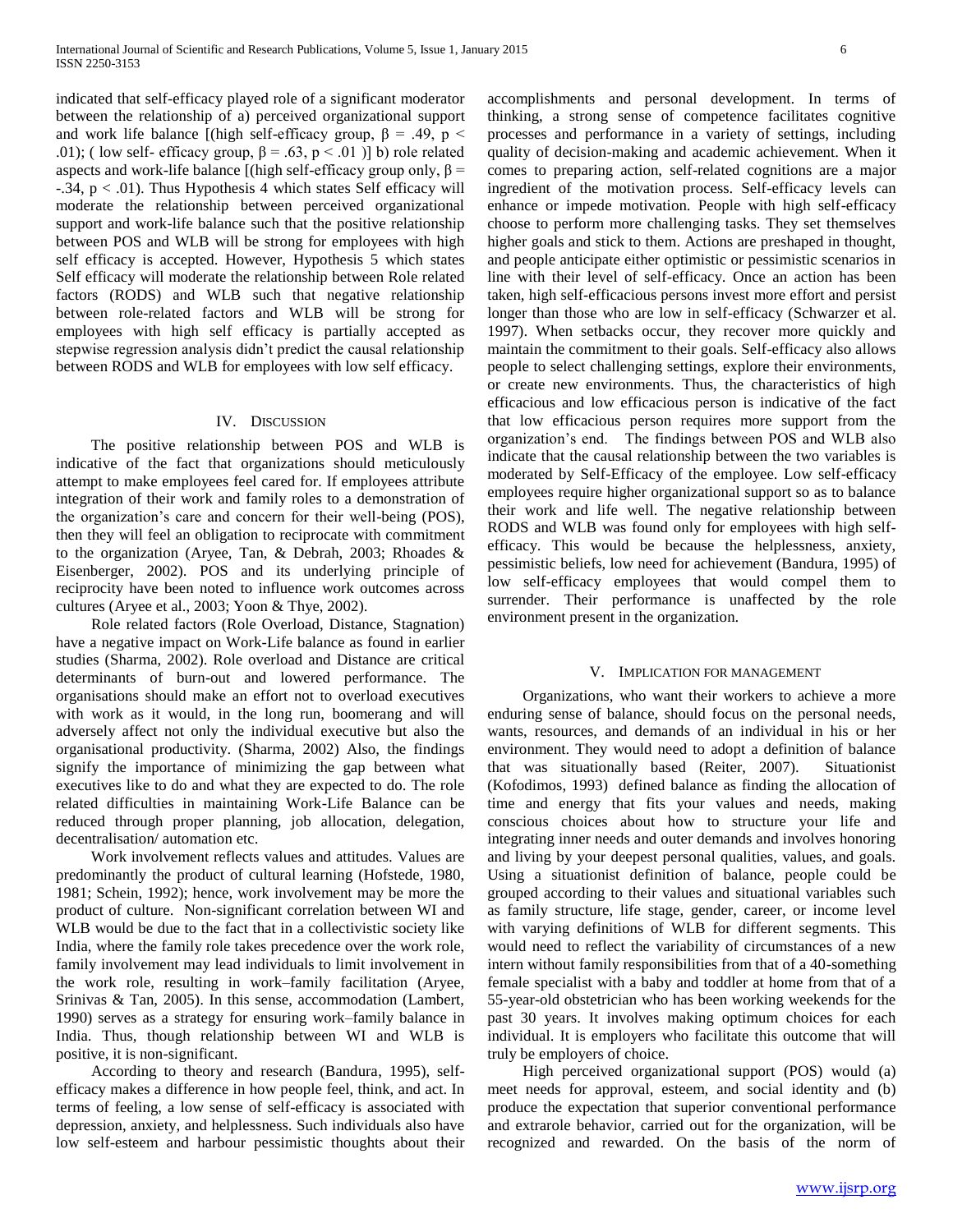reciprocity, POS would strengthen affective commitment to the organization and increase efforts made on its behalf (Eisenberger et al., 1986). POS had strong relationships in the predicted direction with affective commitment, job satisfaction, positive mood at work, desire to remain with the organization, and turnover intentions.

 The recognition and importance of role related factors affecting work life balance will help organizations to revisit roles formed time and again through integration of preventive measures into organizational processes (Sharma, 2005).

 Greenblatt (2002) identified the three types of resources most frequently discussed in deliberations on WLB as temporal, financial, and control, with a fourth, less frequently discussed group of resources necessary for WLB being personal resources, including the physical, psychological, emotional, and social resources available to an individual. However, focussing on personal resources is important. This will help in developing theories and programs to help organizations reap the benefits of WLB because focusing on the individual will result in the person achieving his or her personal WLB, and the benefits to the organization will flow from this.

 WLB is about much more than flex time, part-time, and work from home. It is about assisting people to match their behavior to their values (Gurvis & Patterson, 2005). Clutterbuck (2004) suggested that organizations need to examine how they divide up work responsibilities and HR systems such as appraisal, succession planning, and access to training to facilitate this cultural change. As an example, an outcome of defining WLB as achieving satisfying experiences in all life domains to a level consistent with the salience of each role for the individual means putting in place tailored programs to help people achieve this. This means that if work is important to your self-concept, WLB programs will need to help you to achieve satisfaction– not reduced hours, not flexible delivery, but actual satisfaction. Hence, WLB should be framed according to the need of the employee. This will not only help in generating perception of support amongst employees and modify role environment but it will also help the organizations to handle dynamic set of employees with diverse set of personal dispositions effectively and build a winning workforce that will help organizations to leverage competitive advantage over others.

# VI. LIMITATIONS

 The use of self-report data has implications for method variance and consistency bias. However, alternative methods of data collection, such as an interview, in an area as sensitive as the work–family interface are likely to be problematic (Duxbury & Higgins, 1991). But, if possible, it should be used to reduce the biases of self-reporting method.

 The present study was conducted on 96 employees but such studies would need further exploration on a large sample for the purpose of generalization. Also, the number of female employees included in the study was limited.

 The sample drawn was from a manufacturing industry. The findings might differ when the industry type changes to IT, human services etc.

#### **REFERENCES**

- [1] Aryee S, Srinivas E.S, and Tan H. H (2005). Rhythms of life: antecedents and outcomes of work–family balance in employed parents. Journal of Applied Psychology, 90, 132–46.
- [2] Bakker, A.B and Demerouti, E. (2007). The job demands-resources model: state of the art. Journal of Managerial Psychology, 22, 309–28.
- [3] Beehr, T.A. (1995). Psychological stress in the workplace. London, UK: Routledge.
- [4] Cohen S, Willis TA. (1985). Stress, social support, and the buffering hypothesis. Psychological Bulletin, 98, 310–357
- [5] Demerouti E, Bakker AB, Nachreiner F, and Schaufeli WB (2001) The job demands-resources model of burnout. Journal of Applied Psychology, 499– 512.
- [6] Eisenberger R, Armeli S, Rexwinkel B, Lynch PD, Rhoades L. (2001). Reciprocation of perceived organizational support. Journal of Applied Psychology, 86, 42–51.
- [7] Eisenberger R, Huntington R, Hutchison S, Sowa D. (1986). Perceived organizational support. Journal of Applied Psychology, 71, 500–507.
- [8] Elloy, D.F. and Terpening,W.D. (1992). An empirical distinction between job involvement and work involvement: some additional evidence. Canadian Journal of Behavioural Science, 24, 465-78.
- [9] Gore, N. (2001), What's all this mobilizing about? Canadian HR Reporter, 14, 17-19.
- [10] Greenblatt E (2002) Work–life balance: wisdom or whining. Organisational Dynamics, 31, 177–93.
- [11] Greenblatt, E. (2002). Work/life balance: Wisdom or whining. Organizational Dynamics, 31, 177-194.
- [12] Greenhaus, J. H., & Beutell, N. J. (1985). Sources of conflict between work and family roles. Academy of Management Review, 10, 76–88.
- [13] Greenhaus, J. H., & Parasuraman, S. (1999). Research on work, family, and gender: Current status and future directions. In G. N. Powell (Ed.), Handbook of gender and work (pp. 391-412). Thousand Oaks, CA: Sage.
- [14] Harris, K.J., James, M., & Boothanom, R. (2005). Perceptions of organizational politics and cooperation as moderators of the relationship between job strains and intent to turnover. Journal of Managerial Issues, 17, 26–42.
- [15] Hill EJ, Hawkins AJ, Ferris M, and Weitzman M (2001). Finding an extra day a week: the positive influence of perceived job flexibility on work and family life balance. Family Relations, 50, 49–54.
- [16] Hill EJ, Yang C, Hawkins AJ, and Ferris M (2004) A cross-cultural test of the work–family interface in 48 countries. Journal of Marriage and Family, 66, 1300–16.
- [17] Hobfoll SE. (1989). Conservation of resources: A new attempt at conceptualizing stress. American Psychologist, 44, 513–524.
- [18] Hofstede, G. (1980). Culture's Consequences: International Differences in Work-related Values. CA: Sage.
- [19] Hofstede, G. (1981). Culture and organizations. International Studies of Management and Organization, 10(4), 15-41.
- [20] Jex SM. (1998). Stress and job performance: Theory, research, and implications for managerial practice. Thousand Oaks, CA: Sage.
- [21] Kanungo, R.N. (1982), Measurement of job and work involvement, Journal of Applied Psychology, 67, 341-9.
- [22] Katz, D., & Kahn, R.L. (1966). The social psychology of organizations. New York: John Wiley.
- [23] Kossek E.E., Colquitt J, Noe R. (2001). Caregiving decisions, well-being and performance: The effects of place and provider as a function of dependent type and work-family climates. Academy of Management Journal, 44, 29–44.
- [24] Kossek, E.E., Pichler, S., Bodner, T., & Hammer, L.B. (2011). Workplace social support and work-family conflict: A meta-analysis clarifying the influence of general and work-family specific supervisor and organizational support. Personnel Psychology, 64, 289-313.
- [25] Pareek, U. & Purohit, S. (2010). Training Instruments in HRD and OD. Bombay: Tata McGraw Hill.
- [26] Reiter, N. (2007). Work Life Balance: What DO You Mean? The Ethical Ideology Underpinning Appropriate Application. Journal of Applied Behavioral Science, 43(2), 273-294.